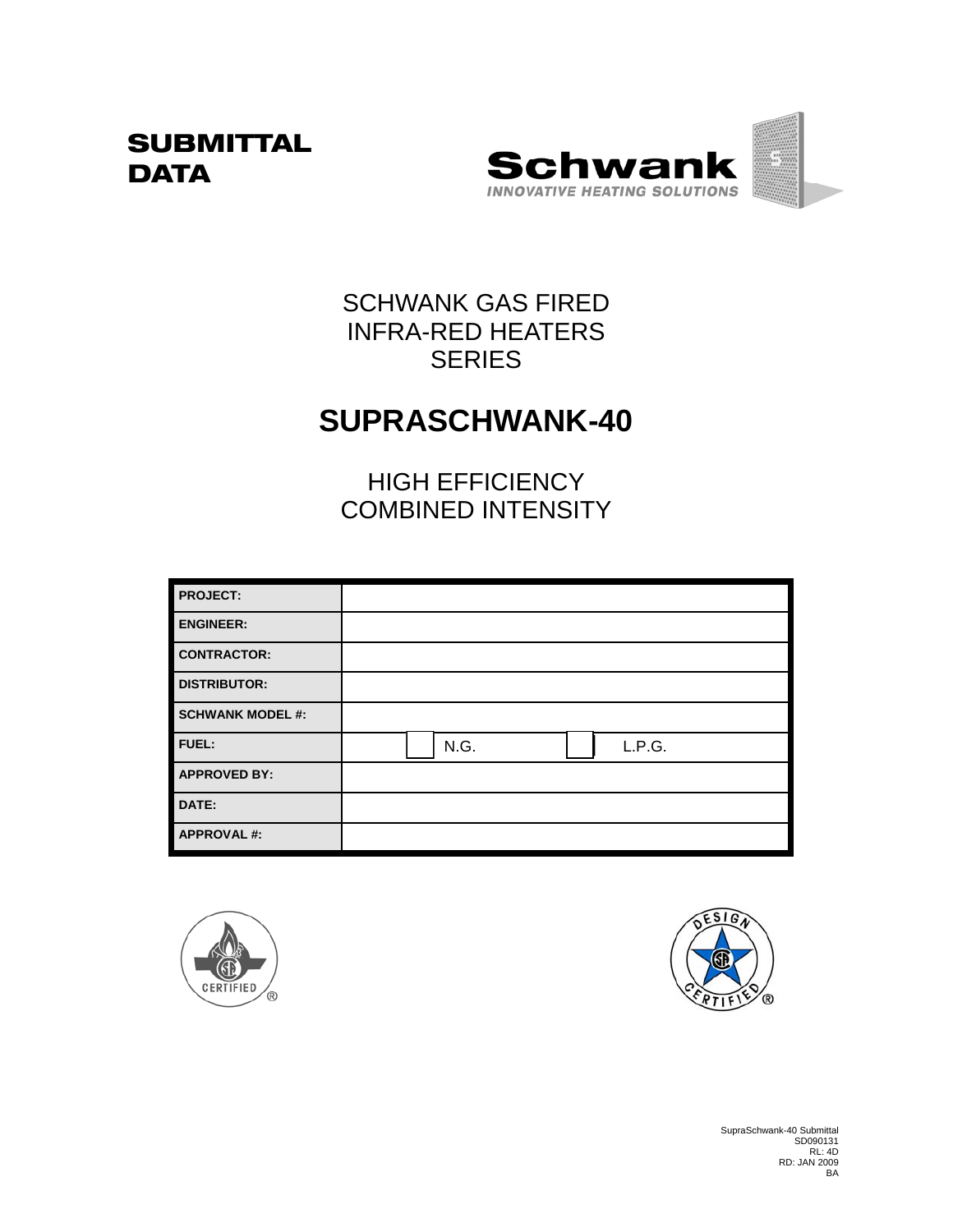### **NOTICE:**

Schwank reserves the right to make changes to equipment and specifications without obligation or notification.

This publication, or parts thereof, may not be reproduced in any form, without prior written consent from Schwank.

Unauthorized use or distribution of this publication is strictly prohibited.

**Schwank**  5285 Bradco Boulevard, Mississauga, Ontario, CANADA L4W 2A6

 2 Schwank Way Waynesboro, Georgia, USA, 30830

Customer and Technical Services Phone: 1-877-446-3727 Fax: 1-866-361-0523

e-mail: csr@schwankgroup.com

#### **www.schwankgroup.com**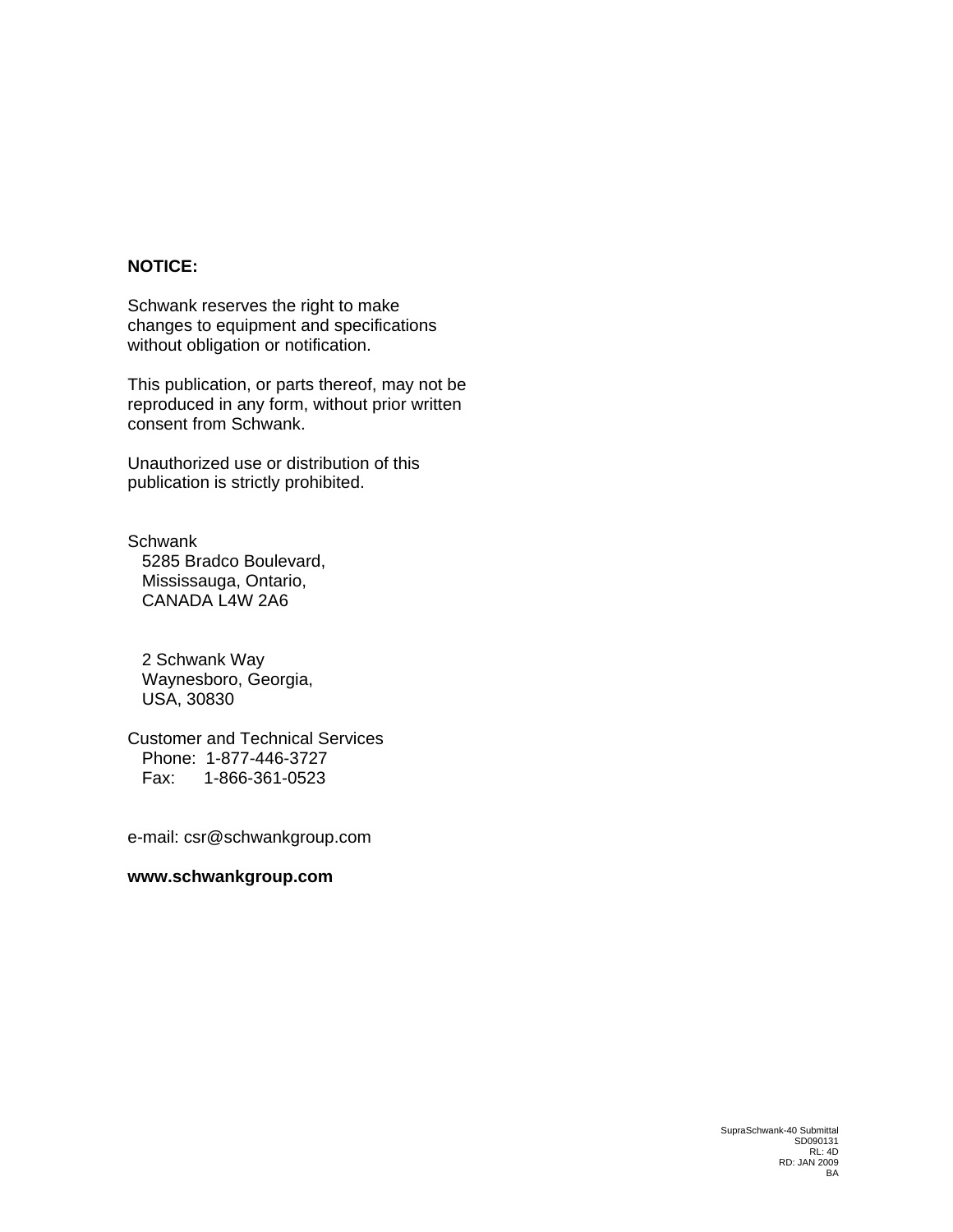### **DIAGRAMS AND SPECIFICATIONS:**

### **COMBINED INTENSITY HEATERS**



### **SPECIFICATIONS**

| QTY | <b>MODEL</b>    | <b>DIMENSION A</b> |              | CAPACITY (BTU/H) |     |  |
|-----|-----------------|--------------------|--------------|------------------|-----|--|
|     |                 |                    | <b>INPUT</b> | <b>OUTPUT</b>    | LBS |  |
|     | supraSchwank-40 | 45 5/8"            | 118,000      | 95,600           | 120 |  |

| <b>GAS SUPPLY</b> | NATURAL GAS | <b>IMINIMUM LINE PRESS</b><br>MAXIMUM LINE PRESS   14" w.c.<br>MANIFOLD PRESSURE   5" w.c.      | 6" w.c.    | 1/2" GAS INLET<br>PIPE SIZE |
|-------------------|-------------|-------------------------------------------------------------------------------------------------|------------|-----------------------------|
|                   |             | PROPANE GAS   MINIMUM LINE PRESS<br>MAXIMUM LINE PRESS   14" w.c.<br>MANIFOLD PRESSURE 10" w.c. | $12"$ w.c. | 1/2" GAS INLET<br>PIPE SIZE |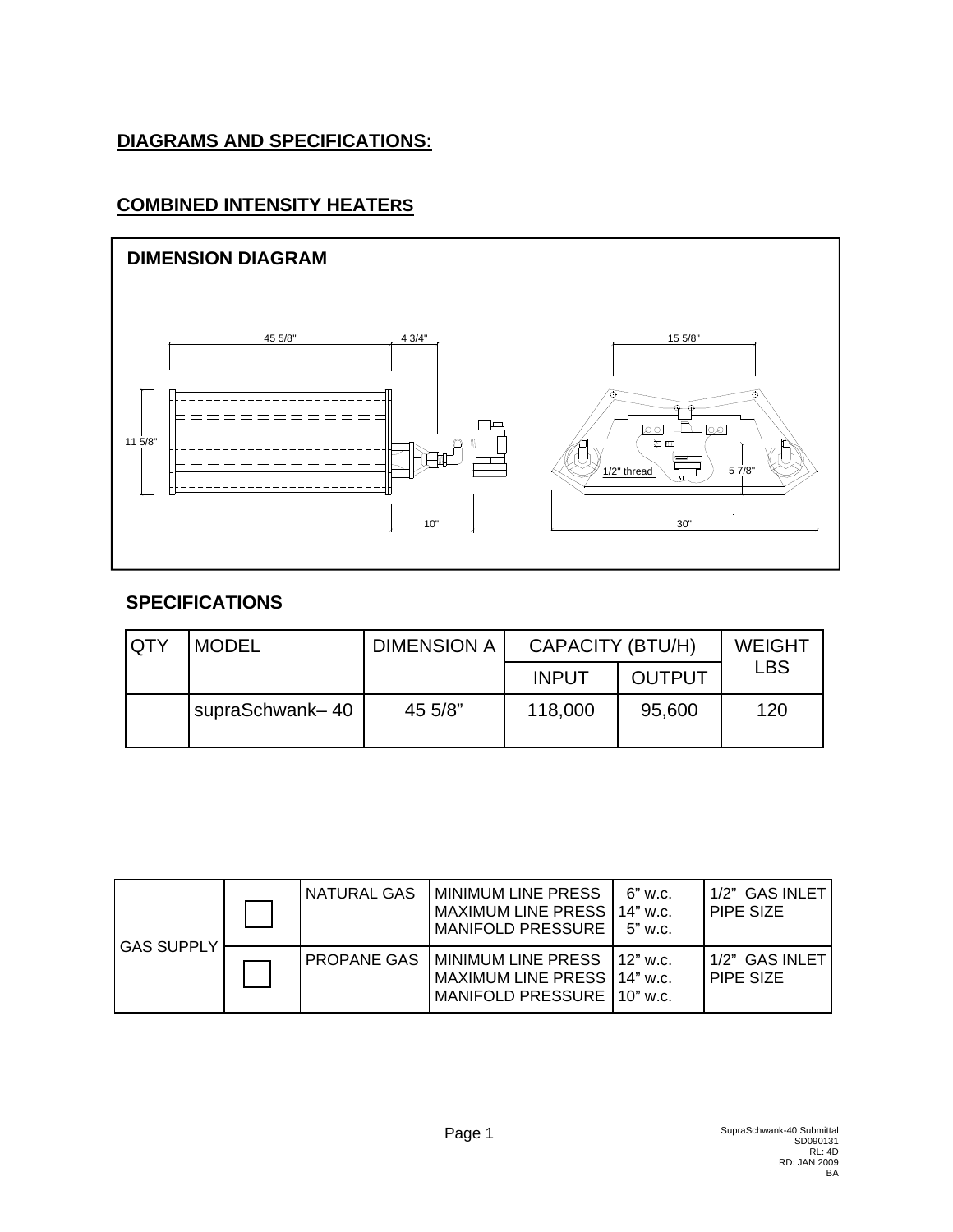### **HORIZONTAL MOUNTING DIAGRAM FOR COMBINED INTENSITY HEATERS:**



#### **CSA APPROVED MINIMUM CLEARANCE TO COMBUSTIBLES :**

| QTY | <b>MODEL</b>       | HTR BOTTOM HTR FRONT HTR ENDS HTR TOP HTR REAR<br>< C | $\langle$ B | E > | < A > | $\langle D \rangle$ |
|-----|--------------------|-------------------------------------------------------|-------------|-----|-------|---------------------|
|     | supraSchwank $-40$ | 110"                                                  | 40"         | 48" | 20"   | 40"                 |



#### **SUGGESTED MOUNTING DISTANCES FOR COMFORT\***

| QTY | <b>MODEL</b>    | <b>MINIMUM</b><br><b>FLOOR HEIGHT</b><br>$\langle B \rangle$ | <b>MAXIMUM</b><br><b>DISTANCE</b><br><b>BETWEEN HEAT-</b><br><b>ERS</b><br>Z> | <b>MAXIMUM</b><br><b>DISTANCE</b><br><b>BETWEEN ROWS</b><br><y></y> |
|-----|-----------------|--------------------------------------------------------------|-------------------------------------------------------------------------------|---------------------------------------------------------------------|
|     | supraSchwank 40 | $28' - 34'$                                                  | 130'                                                                          | $22' - 40'$                                                         |

\*These Mounting distances are suggested and are subject to on site conditions. If in doubt, please contact your Schwank distributor.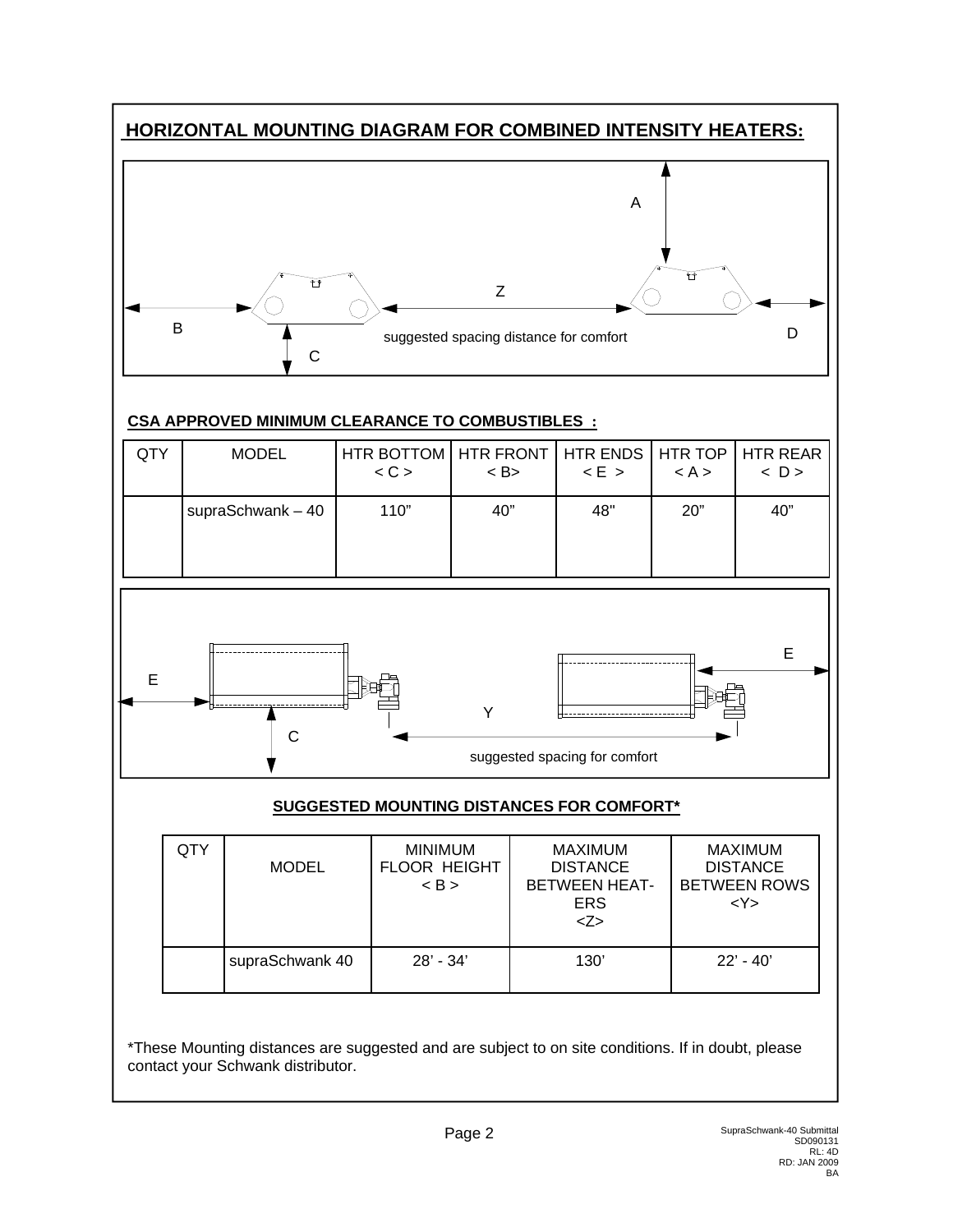

#### **CSA APPROVED MINIMUM CLEARANCE TO COMBUSTIBLES :**

| <b>QTY</b> | <b>MODEL</b>      | <b>REAR OF</b><br><b>HEATER</b><br>$\langle D \rangle$ | TOP OF<br><b>HEATER</b><br>< A > | <b>FRONT OF</b><br><b>HEATER</b><br>$\langle B \rangle$ | <b>ENDS OF</b><br><b>HEATER</b><br>E > | <b>BOTTOM OF</b><br><b>HEATER</b><br>$\langle C \rangle$ |
|------------|-------------------|--------------------------------------------------------|----------------------------------|---------------------------------------------------------|----------------------------------------|----------------------------------------------------------|
|            | supraSchwank - 40 | 8"                                                     | 48"                              | 78"                                                     | 48"                                    | 36"                                                      |

### **SUGGESTED MOUNTING DISTANCE FROM BURNER FOR COMFORT\*\***



| QTY | <b>MODEL</b>    | <b>MINIMUM</b><br><b>FLOOR</b><br><b>HEIGHT</b><br>< C | <b>MAXIMUM</b><br><b>DISTANCE</b><br>BETWEEN HEATERS BETWEEN ROWS<br>Z> | <b>MAXIMUM</b><br><b>DISTANCE</b><br><y></y> |
|-----|-----------------|--------------------------------------------------------|-------------------------------------------------------------------------|----------------------------------------------|
|     | supraSchwank-40 | 28'-34'                                                | 130'                                                                    | $22 - 40'$                                   |

\*\* These mounting distances are suggested and are subject to on site conditions. If in doubt, please contact your Schwank distributor.